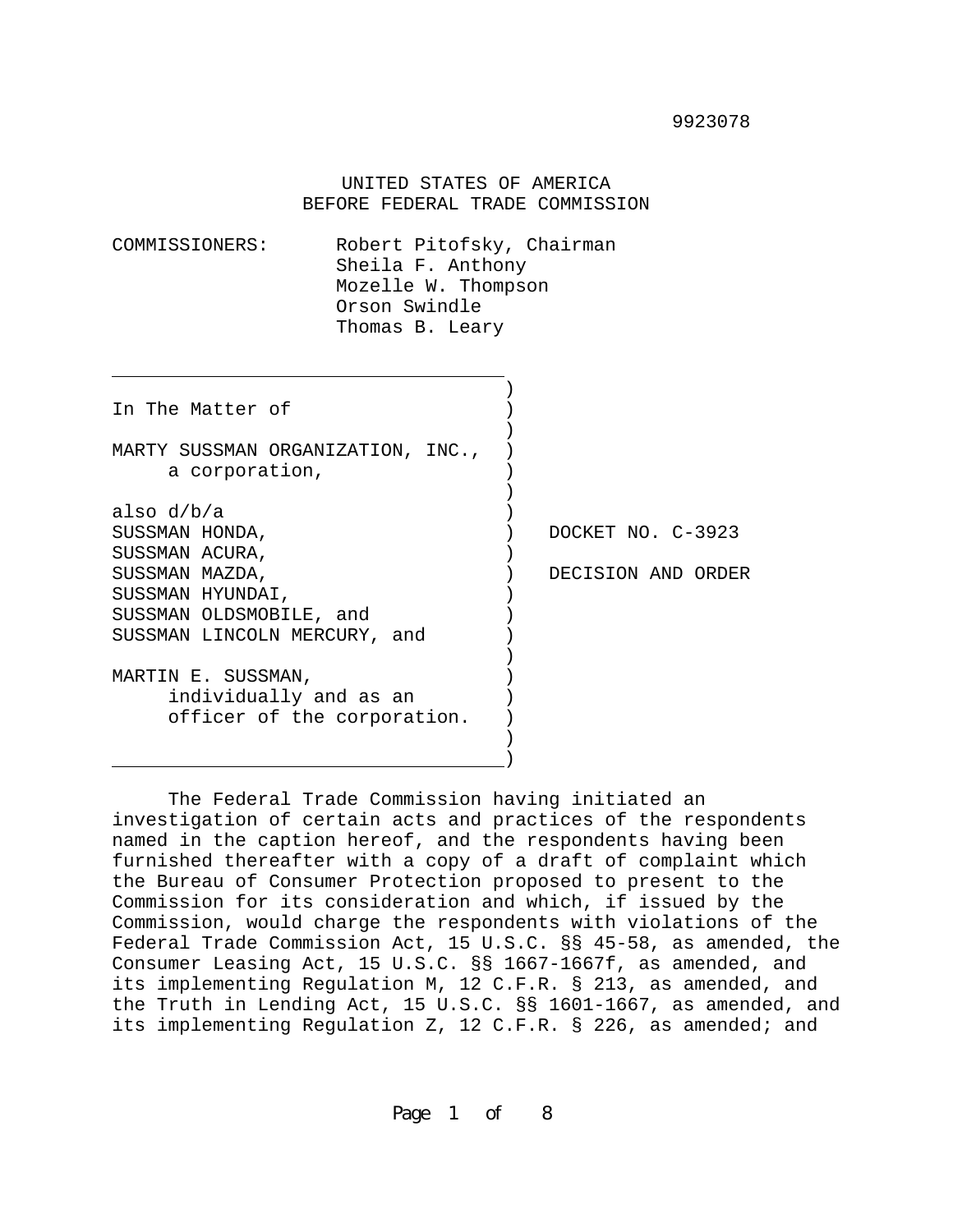The respondents, their attorneys, and counsel for the Commission having thereafter executed an agreement containing a consent order, an admission by the respondents of all the jurisdictional facts set forth in the aforesaid draft of complaint, a statement that the signing of said agreement is for settlement purposes only and does not constitute an admission by the respondents that the law has been violated as alleged in such complaint, or that the facts as alleged in such complaint, other than jurisdictional facts, are true and waivers and other provisions as required by the Commission's Rules; and

The Commission having thereafter considered the matter and having determined that it had reason to believe that the respondents have violated the said Act, and that a complaint should issue stating its charges in that respect, and having thereupon accepted the executed consent agreement and placed such agreement on the public record for a period of sixty (60) days, now in further conformity with the procedure prescribed in Section 2.34 of its Rules, the Commission hereby issues its complaint, makes the following jurisdictional findings and enters the following order:

1. Respondent Marty Sussman Organization, Inc. is a Pennsylvania corporation with its principal office or place of business at Jenkintown & Baeder Roads, Jenkintown, Pennsylvania 19046.

2. Respondent Martin E. Sussman is an officer of the corporate respondent. Individually or in concert with others, he formulates, directs, or controls the policies, acts, or practices of the corporation. His principal office or place of business is the same as that of the corporate respondent.

3. The Federal Trade Commission has jurisdiction of the subject matter of this proceeding and of the respondents, and the proceeding is in the public interest.

## **ORDER**

## DEFINITIONS

For the purposes of this order, the following definitions shall apply:

1. "Clearly and conspicuously" shall mean as follows: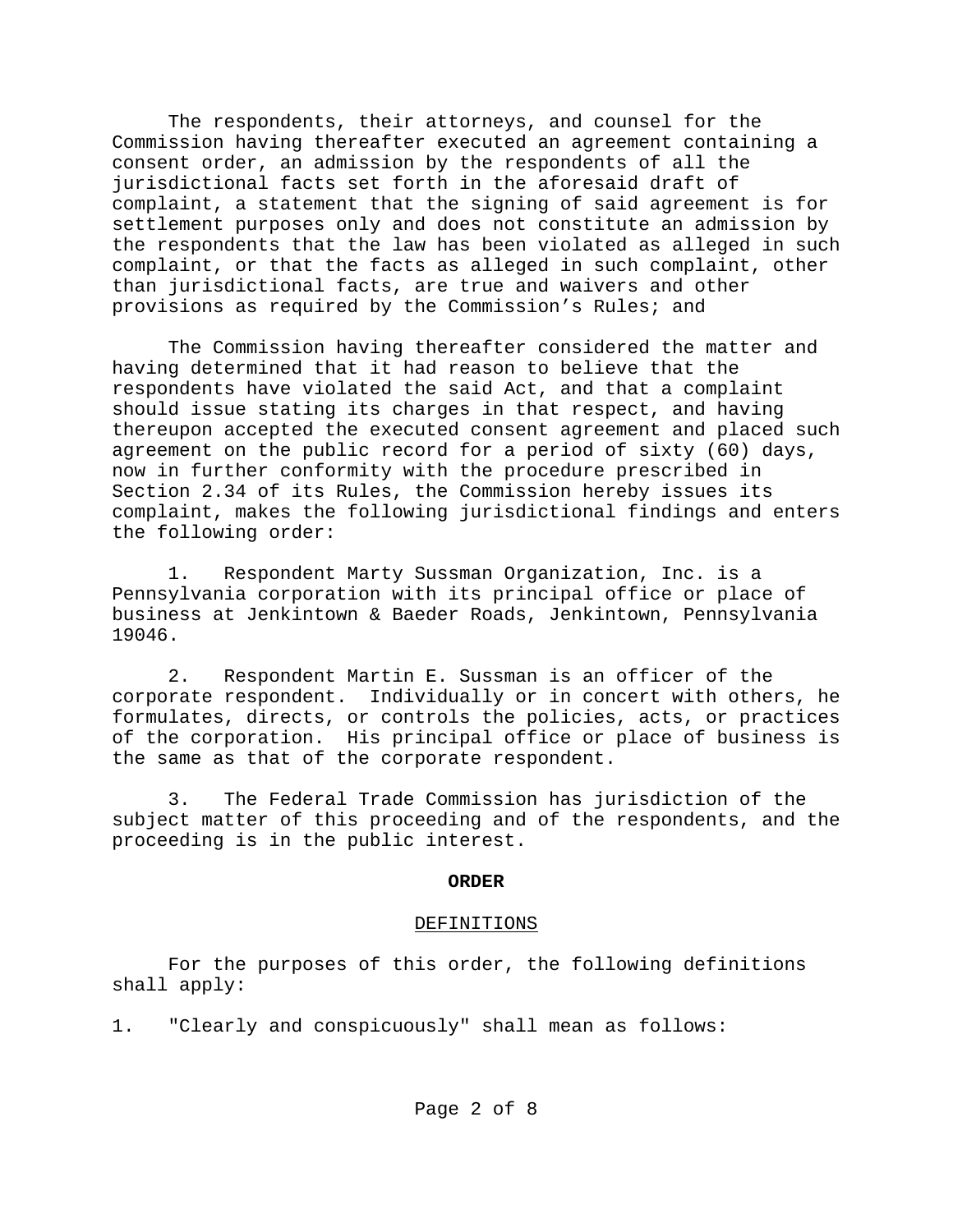- a. In a television, video, radio, or Internet or other electronic advertisement, an audio disclosure shall be delivered in a volume, cadence, and location sufficient for an ordinary consumer to hear and comprehend it. A video disclosure shall be of a size and shade, and shall appear on the screen for a duration and in a location, sufficient for an ordinary consumer to read and comprehend it.
- b. In a print advertisement, a disclosure shall be in a type size and location sufficiently noticeable for an ordinary consumer to read and comprehend it, in print that contrasts with the background against which it appears.

The disclosure shall be in understandable language and syntax. Nothing contrary to, inconsistent with, or in mitigation of the disclosure shall be used in any advertisement.

- 2. "Equal prominence" shall mean as follows:
	- a. In a television, video, radio, or Internet or other electronic advertisement, a video disclosure shall be presented in the same or similar format, including but not necessarily limited to type size, shade, contrast, duration, and placement. An audio disclosure shall be delivered in the same or similar manner, including but not necessarily limited to volume, cadence, pace, and placement.
	- b. In a print advertisement, a disclosure shall be presented in the same or similar format, including but not necessarily limited to type size, shade, contrast, and placement.

Nothing contrary to, inconsistent with, or in mitigation of the disclosure shall be used in any advertisement.

3. "Total amount due at lease signing or delivery" as used herein shall mean the total amount of any initial payments required to be paid by the lessee on or before consummation of the lease or delivery of the vehicle, whichever is later, as required by Regulation M, 12 C.F.R. § 213, as amended. The total amount due at lease signing or delivery may 1) exclude third-party fees, such as taxes, licenses, and registration fees, and disclose that fact or 2) provide a total that includes third-party fees based on a particular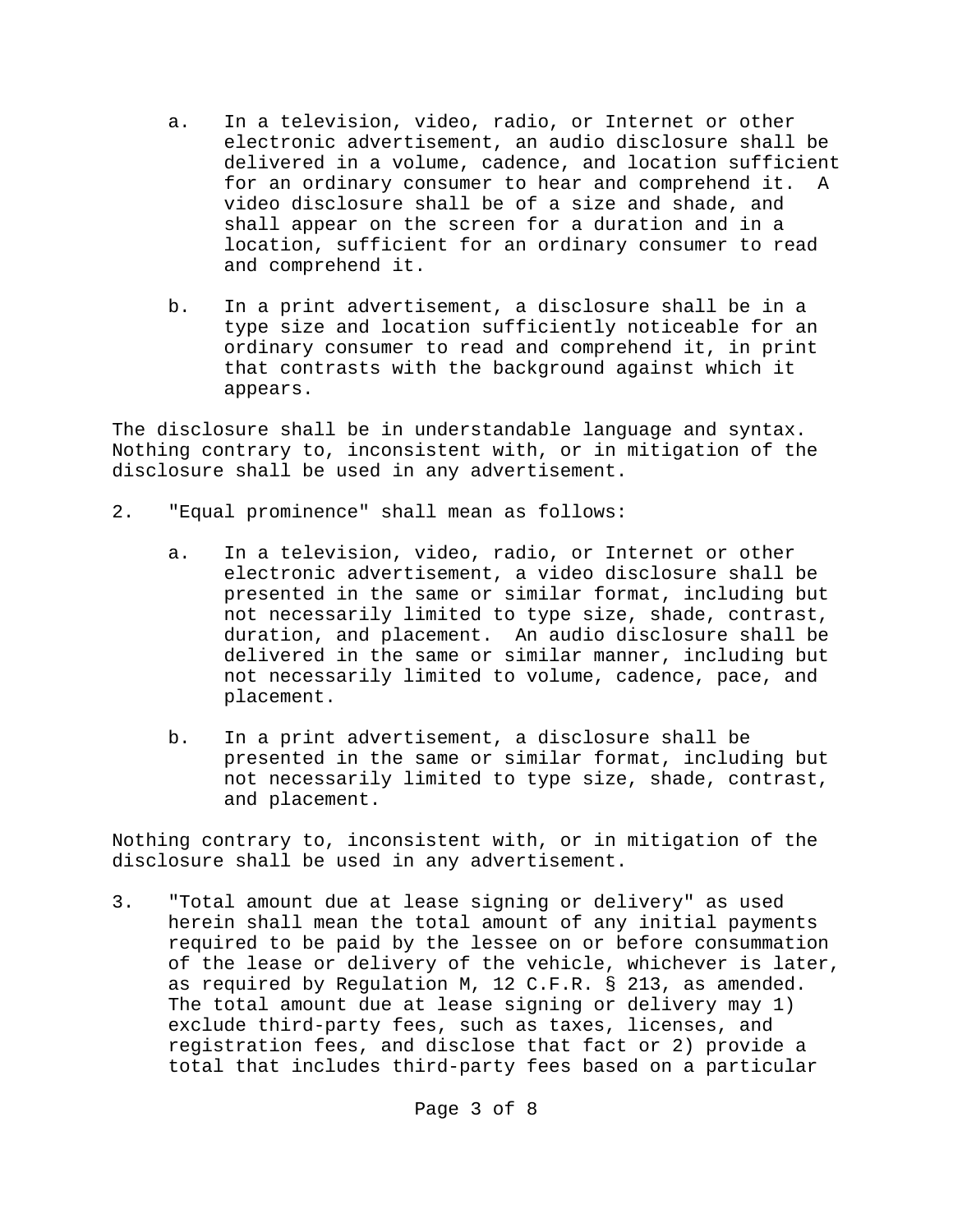state or locality as long as that fact and the fact that such fees may vary by state or locality are disclosed. (Section 213.7 of Regulation M, 12 C.F.R. § 213.7, as amended.)

- 4. "Commerce" shall mean as defined in Section 4 of the Federal Trade Commission Act, 15 U.S.C. § 44.
- 5. Unless otherwise specified, "respondents" shall mean Marty Sussman Organization, Inc., a corporation, its successors and assigns and its officers; Martin E. Sussman, individually and as an officer of the corporation; and each of the above's agents, representatives, and employees.

I.

IT IS ORDERED that respondents, directly or through any corporation, subsidiary, division, or any other device, in connection with any advertisement to promote, directly or indirectly, any consumer lease in or affecting commerce, as "advertisement" and "consumer lease" are defined in Section 213.2 of Regulation M, 12 C.F.R. § 213.2, as amended, shall not, in any manner, expressly or by implication:

- A. Make any reference to any charge that is part of the total amount due at lease signing or delivery or that no such charge is required, not including a statement of the periodic payment, unless the advertisement also states with equal prominence the total amount due at lease signing or delivery.
- B. State the amount of any payment or that any or no initial payment is required at lease signing or delivery, if delivery occurs after consummation, without disclosing clearly and conspicuously all of the terms required by Regulation M, as follows:
	- 1. that the transaction advertised is a lease;
	- 2. the total amount due at lease signing or delivery;
	- 3. whether or not a security deposit is required;
	- 4. the number, amounts, and timing of scheduled payments; and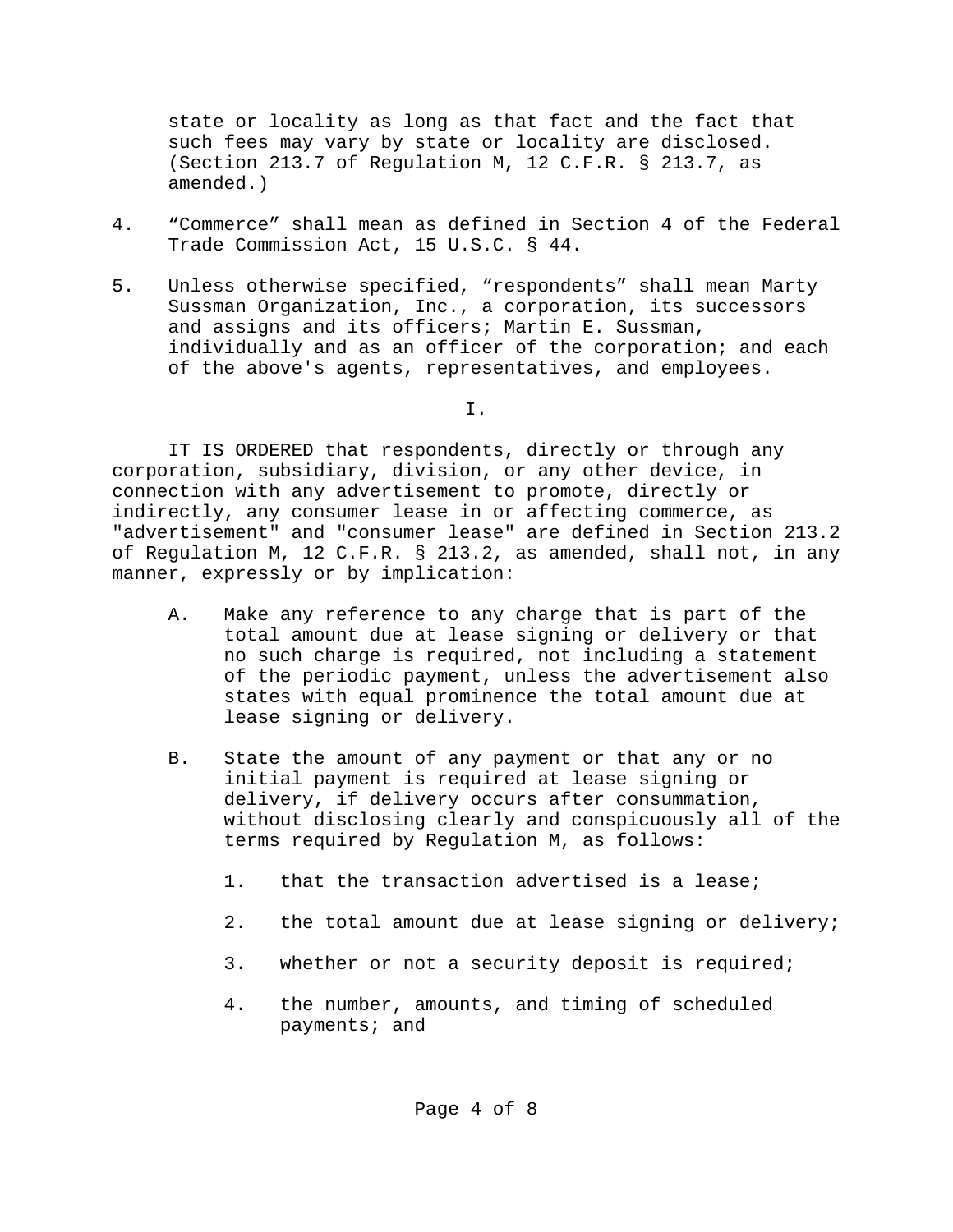5. that an extra charge may be imposed at the end of the lease term in a lease in which the liability of the consumer at the end of the lease term is based on the anticipated residual value of the vehicle.

(Section 184(a) of the Consumer Leasing Act ("CLA"), 15 U.S.C. § 1667c(a), as amended, and Section 213.7 of Regulation M, 12 C.F.R. § 213.7, as amended.)

For radio advertisements, respondents may also comply with the requirements of this subparagraph by utilizing Section  $184(c)$ of the CLA, 15 U.S.C. § 1667c(C), and Section 213.7(f) of Regulation M, 12 C.F.R. § 213.7(f), as amended. For television advertisements, respondents may also comply with the requirements of this subparagraph by utilizing Section 213.7(f) of Regulation M, as amended.

C. Fail to comply in any other respect with Regulation M, 12 C.F.R. § 213, as amended, and the CLA, 15 U.S.C. §§ 1667- 1667f, as amended.

II.

IT IS FURTHER ORDERED that respondents, directly or through any corporation, subsidiary, division, or any other device, in connection with any advertisement to promote, directly or indirectly, any extension of consumer credit in or affecting commerce, as "advertisement" and "consumer credit" are defined in Section 226.2 of Regulation Z, 12 C.F.R. § 226.2, as amended, shall not, in any manner, expressly or by implication:

- A. State the amount or percentage of any downpayment, the number of payments or period of repayment, the amount of any payment, or the amount of any finance charge, without disclosing clearly and conspicuously all of the terms required by Regulation Z, as follows:
	- 1. the amount or percentage of the downpayment;
	- 2. the terms of repayment; and
	- 3. the correct annual percentage rate, using that term or the abbreviation "APR." If the annual percentage rate may be increased after consummation of the credit transaction, that fact must also be disclosed.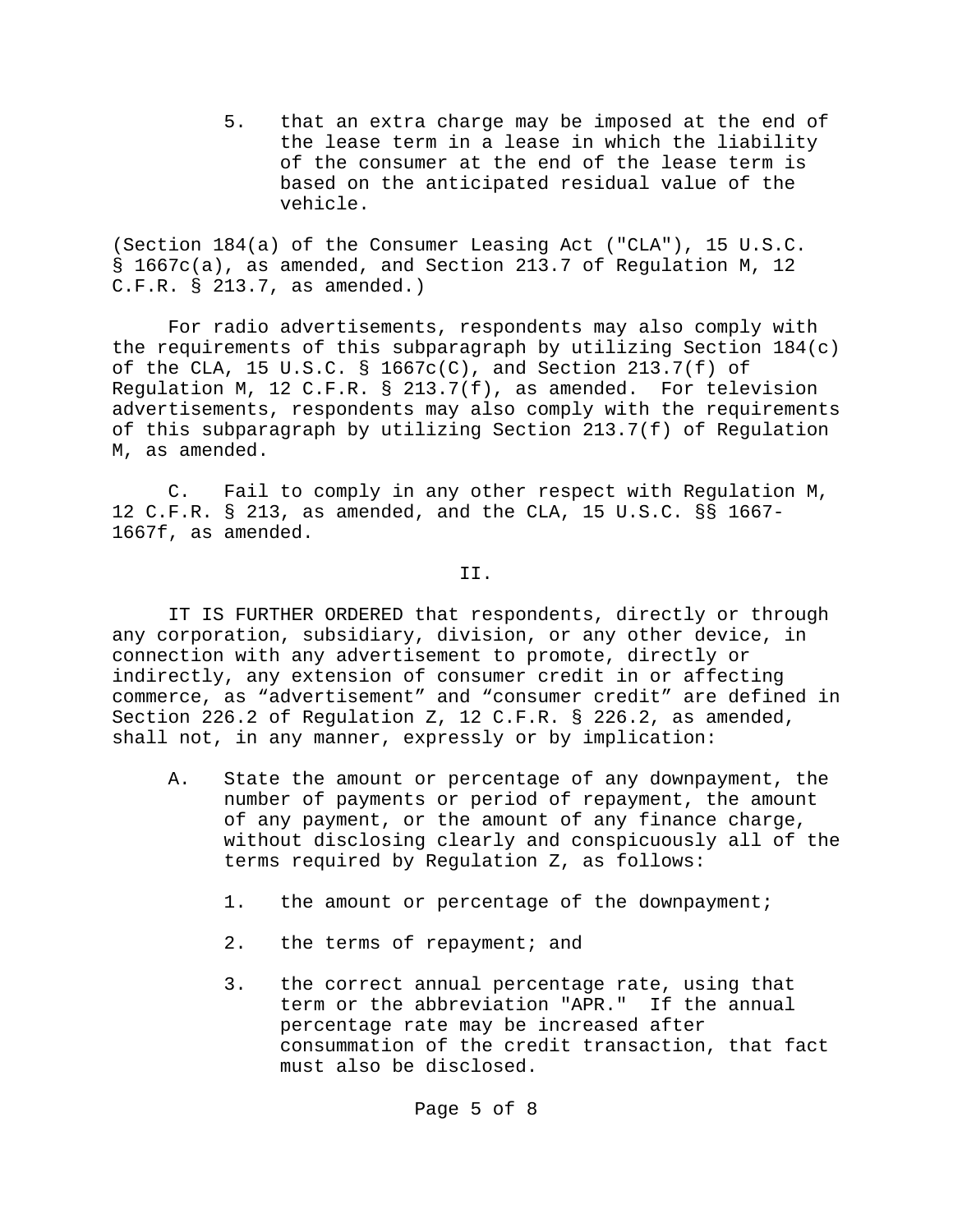(Sections 107 and 144(d) of the TILA, 15 U.S.C. §§ 1606 and  $1664(d)$ , as amended, and Sections 226.22 and 226.24(c) of Requlation Z, 12 C.F.R.  $\S$  226.22 and 226.24(c), as amended.)

- B. State a rate of finance charge without stating the rate as an "annual percentage rate" or the abbreviation "APR," using that term.
- C. Fail to comply in any other respect with Regulation Z, 12 C.F.R. § 226, as amended, and the TILA, 15 U.S.C. §§ 1601-1667, as amended.

#### III.

IT IS FURTHER ORDERED that respondent Marty Sussman Organization, Inc., and its successors and assigns, and respondent Martin E. Sussman for five (5) years after the last date of dissemination of any representation covered by this order, maintain and upon request make available to the Federal Trade Commission for inspection and copying all records that will demonstrate compliance with the requirements of this order.

IV.

IT IS FURTHER ORDERED that respondent Marty Sussman Organization, Inc., and its successors and assigns, and respondent Martin E. Sussman shall deliver a copy of this order to all current and future principals, officers, directors, and managers, and to all current and future employees, agents, and representatives having responsibilities with respect to the subject matter of this order, and shall secure from each such person a signed and dated statement acknowledging receipt of the order. Respondents shall deliver this order to such current personnel within thirty (30) days after the date of service of this order, and to such future personnel within thirty (30) days after the person assumes such position or responsibilities.

V.

IT IS FURTHER ORDERED that respondent Marty Sussman Organization, Inc., and its successors and assigns, shall notify the Commission at least thirty (30) days prior to any change in the corporation that may affect compliance obligations arising under this order, including but not necessarily limited to a dissolution, assignment, sale, merger, or other action that would result in the emergence of a successor corporation; the creation or dissolution of a subsidiary, parent, or affiliate that engages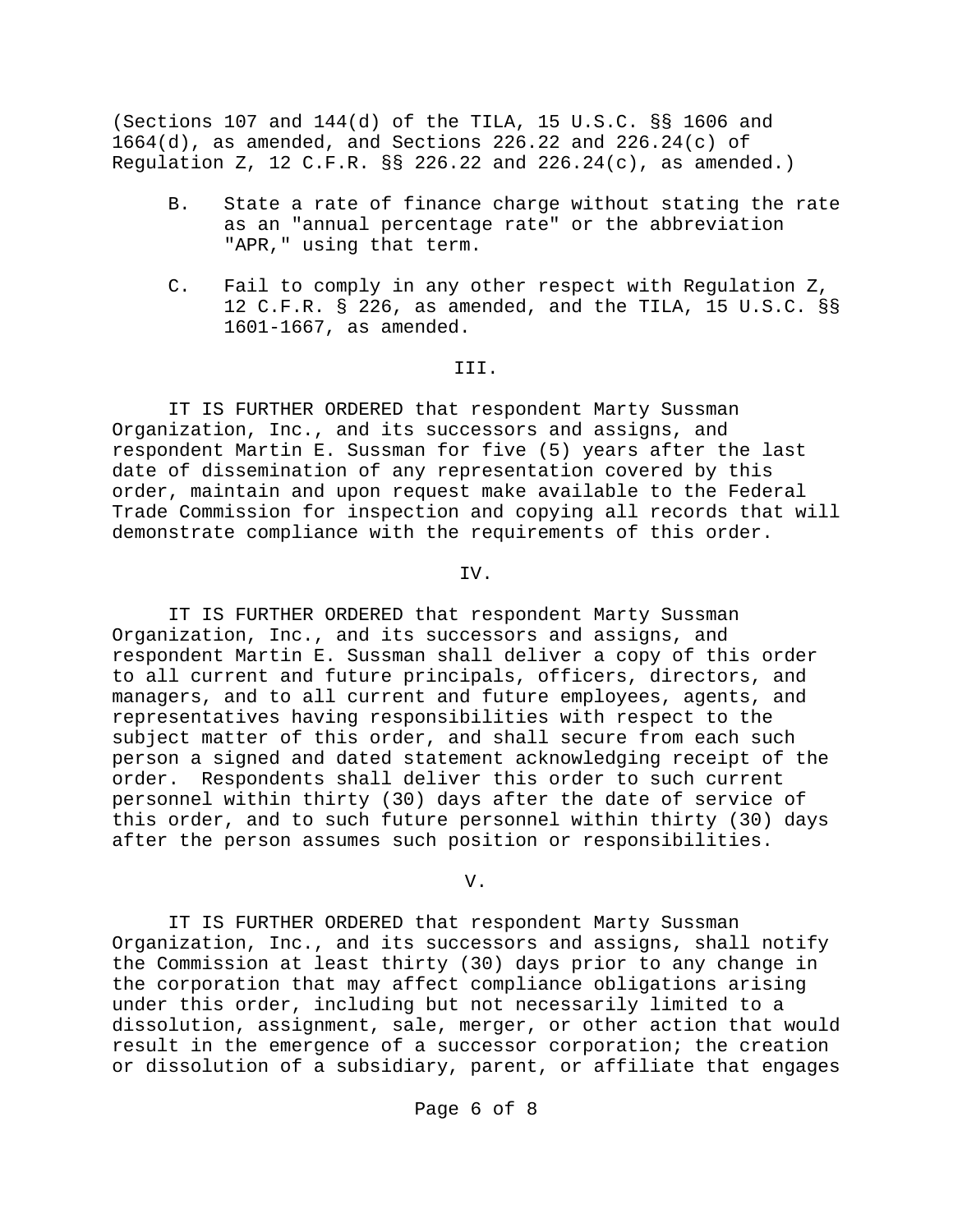in any acts or practices subject to this order; the proposed filing of a bankruptcy petition; or a change in the corporate name or address. Provided, however, that, with respect to any proposed change in the corporation about which respondent learns less than thirty (30) days prior to the date such action is to take place, respondent shall notify the Commission as soon as is practicable after obtaining such knowledge. All notices required by this Part shall be sent by certified mail to the Associate Director, Division of Enforcement, Bureau of Consumer Protection, Federal Trade Commission, Washington, D.C. 20580.

VI.

IT IS FURTHER ORDERED that respondent Martin E. Sussman, for a period of ten (10) years after the date of issuance of this order, shall notify the Commission of the discontinuance of his current business or employment, or of his affiliation with any new business or employment involving the advertising and/or extension of a "consumer lease," as that term is defined in the CLA and its implementing Regulation M, or the advertising and/or extension of "consumer credit," as that term is defined in the TILA and its implementing Regulation Z. The notice shall include respondent's new business address and telephone number and a description of the nature of the business or employment and his duties and responsibilities. All notices required by this Part shall be sent by certified mail to the Associate Director, Division of Enforcement, Bureau of Consumer Protection, Federal Trade Commission, Washington, D.C. 20580.

VII.

IT IS FURTHER ORDERED that respondent Marty Sussman Organization, Inc., and its successors and assigns, and respondent Martin E. Sussman shall, within sixty (60) days after the date of service of this order, and at such other times as the Federal Trade Commission may require, file with the Commission a report, in writing, setting forth in detail the manner and form in which they have complied with this order.

# VIII.

This order will terminate on February 7, 2020, or twenty (20) years from the most recent date that the United States or the Federal Trade Commission files a complaint (with or without an accompanying consent decree) in federal court alleging any violation of the order, whichever comes later; provided, however,